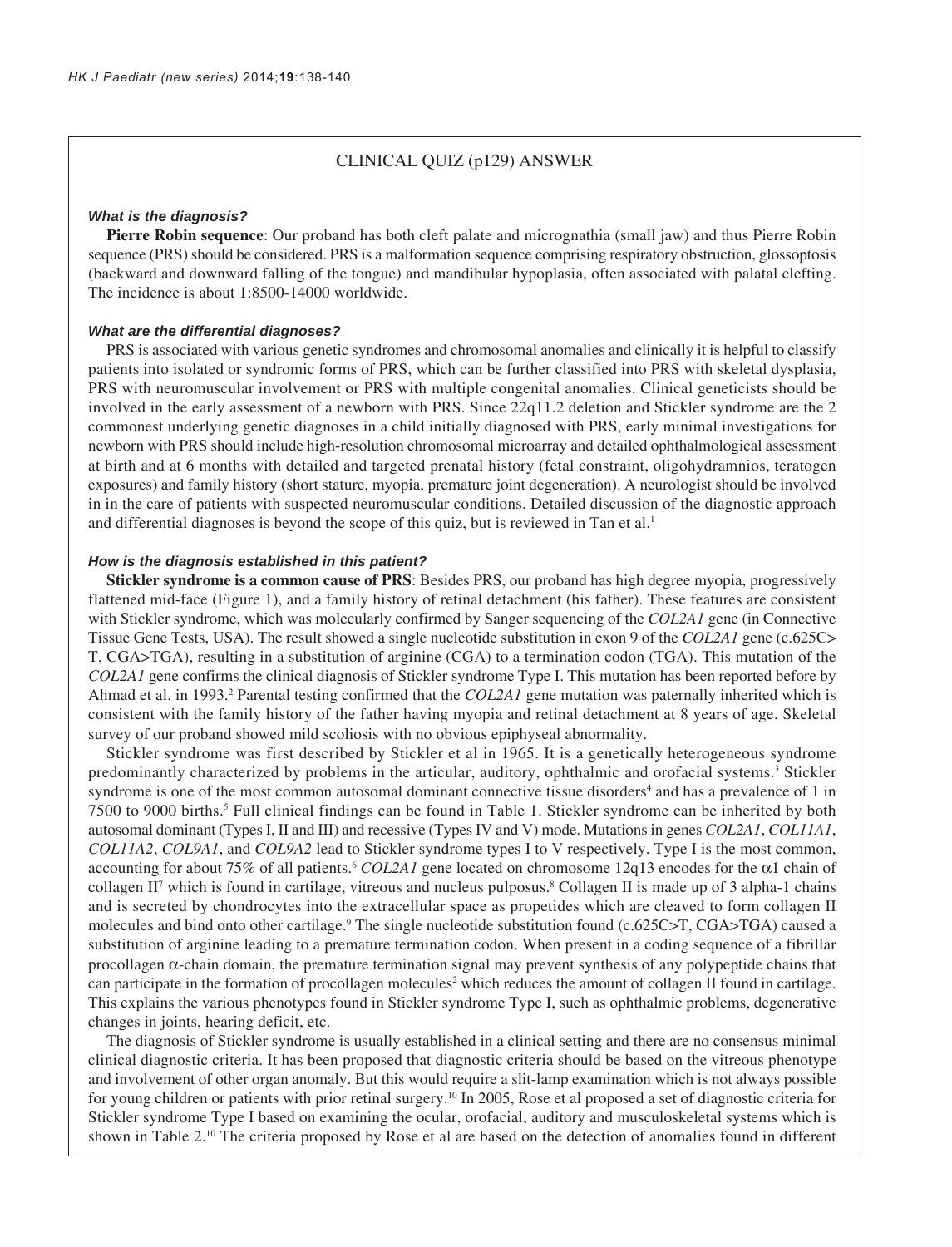|                                    | <b>Stickler syndrome</b>          |                              |                     |
|------------------------------------|-----------------------------------|------------------------------|---------------------|
| <b>Clinical findings</b>           | Type I & II<br>(COL2A1 & COL11A1) | <b>Type III</b><br>(COLIIA2) | <b>Present case</b> |
|                                    |                                   |                              |                     |
| Vitreoretinal degeneration         | $^{+}$                            |                              |                     |
| Retinal detachment                 | $^{+}$                            |                              |                     |
| Cataracts                          | $^{+}$                            |                              |                     |
| Hearing loss                       | $\overline{+}$                    |                              |                     |
| Mid-face hypoplasia                | $^{+}$                            |                              |                     |
| Cleft palate/Pierre Robin sequence | $^{+}$                            | $^+$                         |                     |
| Anteverted nares                   | $^{+}$                            | $^+$                         |                     |
| Small chin                         | $^{+}$                            | $\pm$                        |                     |
| Short stature                      | $+/-$                             | $+/-$                        |                     |
| Spondyloepiphyseal dysplasia       | $^{+}$                            | $^{+}$                       |                     |
| Early-onset osteoarthritis         | $^{+}$                            | $^+$                         | (mild scoliosis)    |
| Other features                     |                                   |                              |                     |

**Table 1** Clinical findings found in different Stickler syndrome subtypes of autosomal dominant mode of inheritance and features found in our proband

Apart from the autosomal dominant mode of inheritance as show above, Stickler syndrome may also be caused by mutations in *COL9A1*, *COL9A2* and *COL9A3* genes which are reported to be inherited in an autosomal recessive manner. However cases caused by autosomal recessive mode of inheritance are rare comparing to cases caused by autosomal dominant mode of inheritance. + Present; - Absent. (Modified from Faletra F, D'Adamo AP, Bruno I, Athanasakis E, Biskup S, Esposito L, et al. Autosomal recessive Stickler syndrome due to a loss of function mutation in the *COL9A3* gene. Am J Med Genet A 2014;164A:42-7.<sup>11</sup>)

| Orofacial abnormalities (2 points maximum) |                                                                                                                                                                                                    |
|--------------------------------------------|----------------------------------------------------------------------------------------------------------------------------------------------------------------------------------------------------|
| 2 points                                   | <b>Cleft</b> palate                                                                                                                                                                                |
| 1 point                                    | <b>Characteristic face</b>                                                                                                                                                                         |
| Ocular abnormalities (2 points maximum)    |                                                                                                                                                                                                    |
| 2 points                                   | Characteristic vitreous changes or retinal abnormalities                                                                                                                                           |
| Auditory abnormalities (2 points maximum)  |                                                                                                                                                                                                    |
| 2 points                                   | High frequency sensorineural hearing loss                                                                                                                                                          |
|                                            | Age<20: threshold 20 dB at 4-8 kHz                                                                                                                                                                 |
|                                            | Age 20-40: threshold 30 dB at 4-8 kHz                                                                                                                                                              |
|                                            | Age $>40$ : threshold 40 dB at 4-8 kHz                                                                                                                                                             |
| 1 point                                    | Hypermobile tympanic membranes                                                                                                                                                                     |
| Skeletal abnormalities (2 points maximum)  |                                                                                                                                                                                                    |
| 1 point                                    | Femoral head failure                                                                                                                                                                               |
| 1 point                                    | Radiographically demonstrated osteoarthritis before age 40                                                                                                                                         |
| 1 point                                    | Scoliosis, spondylolisthesis, or Scheuermann-like kyphotic deformity                                                                                                                               |
| <b>Family history/molecular data</b>       |                                                                                                                                                                                                    |
| 1 point                                    | Independently affected 1st degree relative in a pattern consistent with<br>autosomal dominant inheritance or presence of COL2A1, COL11A1, or<br>COL11A2 mutation associated with Stickler syndrome |
| <b>Positive diagnosis requires</b>         |                                                                                                                                                                                                    |
|                                            | 5 or more points                                                                                                                                                                                   |
|                                            | At least one major 2-point manifestation                                                                                                                                                           |
|                                            | Absence of features suggestive of a more severe skeletal dysplasia or<br>other syndrome                                                                                                            |

**Table 2** Diagnostic criteria for Stickler syndrome Type 1

Clinical features present in the patient are bolded.

(Modified from Levy HP, Liberfarb RM, Davis J, Szymko-Bennett Y, Rubin BI, Tsilou E, et al. Stickler syndrome: clinical characteristics and diagnostic criteria. Am J Med Genet A 2005;138A:199-207.10 )